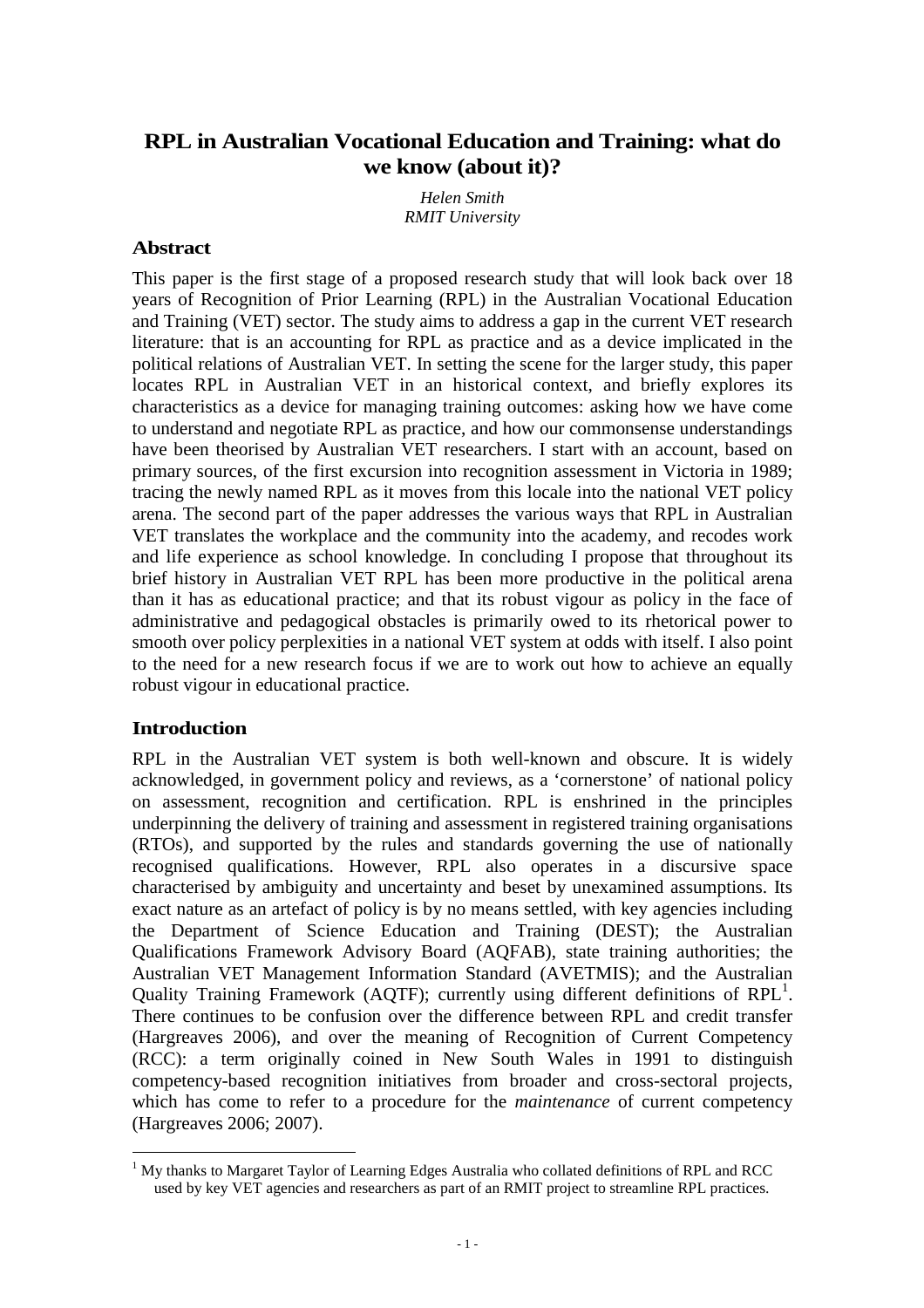Since its introduction in the late 1980s, multiple understandings of, and views about RPL have developed. On the one hand educators have advocated for RPL as an equitable mechanism for the recognition of individual student capabilities. Industry agencies have come to regard RPL as a cost and time-effective way for employers to audit skill levels and meet the training obligations built into award agreements. Peak bodies and governments have continued to support for RPL as a strategy to materialise VET system policies about flexibility and customer focus. On the other hand teachers and curriculum designers express concerns that less than rigorous RPL assessment practices have undermined the quality and credibility of VET qualifications. Teachers also complain that RPL is difficult to implement under government accountability regimes; that it increases workloads; and that they are 'not funded' to do RPL ('on top of their teaching'). And while an increasing number of researchers and stakeholders point out that, as a form of competency-based assessment, RPL should be integrated with learning processes (Bateman 2003), the most common recorded RPL practice remains 'upfront' prior to applicants joining the rest of the cohort for 'gap training'. Moreover, 'upfront' RPL has reached no more than a recorded four percent of national VET training delivery effort (Hargreaves 2006), and there is no evidence to suggest that 'integrated' RPL (undertaken within training programs to customise delivery to diverse student needs) is widely practiced. RPL remains in the curious position of being ubiquitous as policy and marginalised as educational practice.

## *RPL in the research literature*

A significant amount of the research into RPL has been sponsored by government departments and agencies, as a result of which it tends to reflect these stakeholders' agendas. This is not to suggest that critique has been stifled in favour of good news stories. Quite the contrary: stakeholders including successive commonwealth departments of education; state training authorities; and industry training boards and councils; have all wanted to know about failures as well as successes. Funding has been allocated from time to time to university researchers – for example by the National Centre for Vocational Education Research (NCVER) – to identify barriers to the implementation of RPL and make recommendations for improvement. Two Senate inquiries into the Australian VET system (Senate 2000; 2003) have included critiques of RPL policy and practice. And in its time as national authority, the Australian National Training Authority (ANTA) strove to simplify and enhance RPL as a key component of national policy (ANTA 1994a; 1994b; Schofield & McDonald 2004).

RPL research has two distinguishing characteristics. First, the leading research community which has grown up around major sources of research funding is quite small. This community has also dealt with similar research themes: working from a research orientation which aims to inform quality RPL practice. These RPL research themes were identified in a 2003 research review as: 'defining RPL, reviewing the purposes and models of RPL assessment, as well as the perceived benefits, barriers and implications' (Bateman 2003b, p. 4). The theme of 'barriers' to the successful implementation of RPL has recurred with particular frequency since 1994 when an ANTA review of the implementation of training reforms identified assessment of workskills as an 'unresolved problem' (Allan Consulting Group 1994, p. 33). Since then further reports have identified funding constraints; accountability practices; administrative costs; excessive paperwork; complex processes; confusing language; negative perceptions; limited awareness; the growing complexity of teacher roles; and institutional structures; as factors impeding the success of RPL (see for example: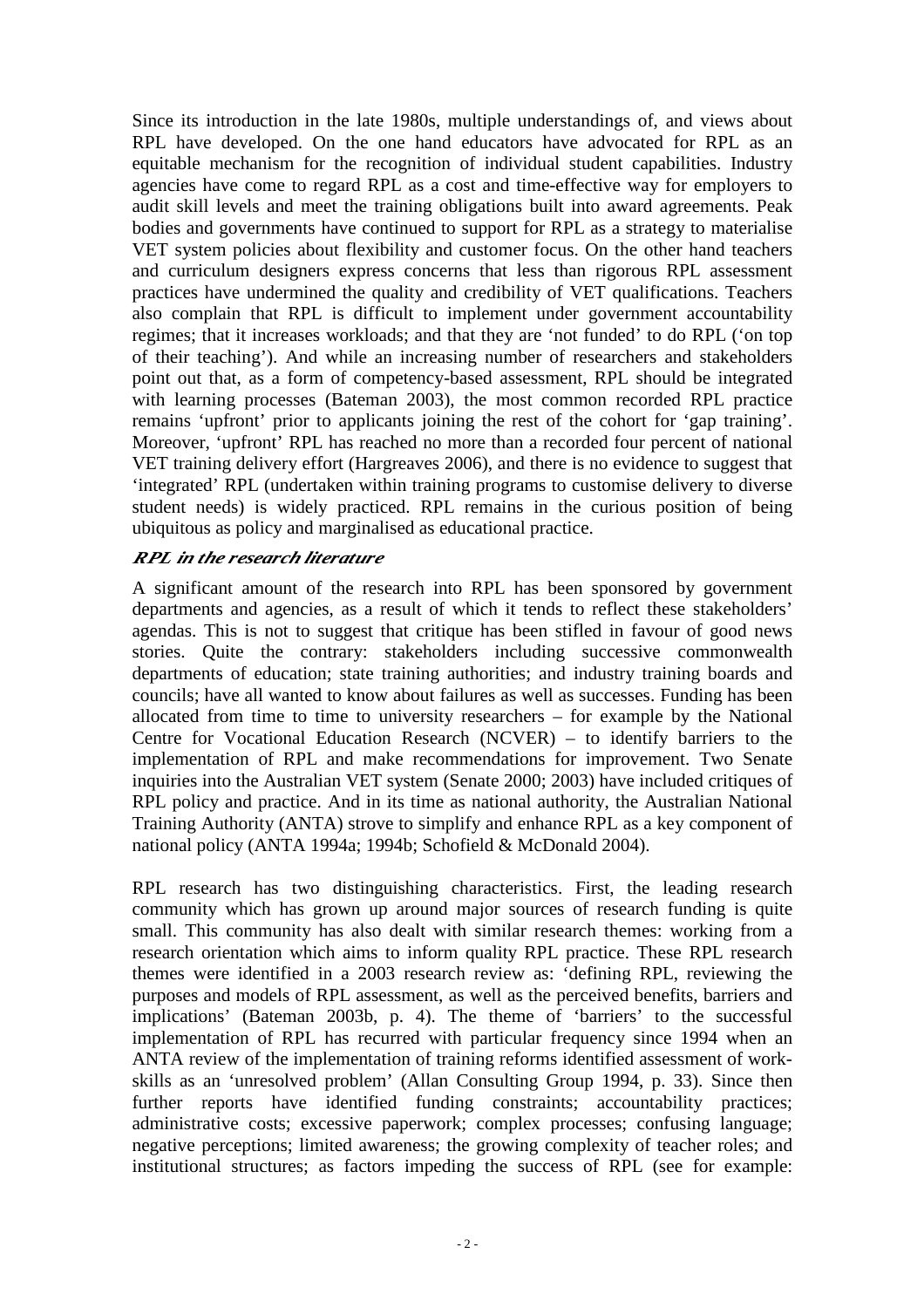Bowman et al 2003; Bateman and Knight 2003; Blom et al 2004; Bowman 2004; Cameron 2004; Schofield 2004; Smith 2004; Hargreaves 2006; Mitchell et al 2006a). On the other hand, these and other research reports have identified instances of successful implementation. Key enabling/success factors reiterated in a decade of research reports, and summarised in Bateman and Knight (2003), Bowman et al (2003), and Bateman (2006), include provision of support for applicants; streamlined administrative and assessment practices; inclusion of self-assessment; changes to enrolment and counselling procedures; and client-focused RPL processes.

The second characteristic of RPL research concerns its role in shaping VET system knowledge about RPL. Because our knowledge of RPL has grown up around the publications of this research community, and because successive reports reference and draw on their predecessors, certain research questions and methodologies dominate. These dominant research questions: the successes and failures of current policy and training practice, assume RPL itself to be a given part of the VET landscape. Research methods which predominantly involve identifying stakeholder needs; collecting statistical and case study data on current practice; mapping available resources; charting issues; summarising critical success factors and making recommendations for improvement, tend to reinforce the place of RPL as a fixture. Through this research a wealth of data on RPL sites and procedures has been amassed (for example, Bowman 2003; Bateman and Knight 2003; Simons et al 2003; Blom et al 2004; Smith 2004; Mitchell et al 2006b(a) and (b), from which two issues emerge. On one hand the conventions governing the reporting of this research produce broad and general data on RPL sites and procedures which makes it difficult for practitioners to discern actual, embodied practice (a point to which I return in the conclusion of this paper). On the other hand, conventions do not encourage engagement in theoretical analyses that might inform our understanding of, for example, how entrenched systemic ways of being tend to capture and remould new entities, such as RPL, to fit existing regimes.

The under-theorised nature of RPL, in Australia and other constituencies, is taken up in a recent edited collection: *Retheorising the recognition of prior learning* (Andersson and Harris 2006), which addresses RPL in the UK, US, Canada Sweden, South Africa and Australia. The editors of this collection propose that RPL needs to be re-theorised because practitioners have 'placed too much faith' in experiential learning philosophies and methodologies, as a result of which RPL practices have been naturalised as unproblematic (Harris 2006). However, as one contributor comments: there is 'nothing disinterested or innocent about the process through which knowledge is given value' (Michelson 2006, p. 154). Ultimately, even where assessment is based on *industry* competency standards, it is the academy which gets to determine what kind of industry knowledge counts and what legitimacy it will be accorded (Michelson 2006). To date there appear not to be any substantial empirical studies which analyse the way RPL practice is constructed in a competency-based assessment regime, or which analyse the epistemological and pedagogical relations of RPL in Australia. Apart from Wheelahan (in Andersson and Harris 2006) I have not been able to find substantive Australian research examining RPL policy and practice in relation to different conceptions and enactments of knowledge, although pedagogical questions raised in broader reviews of VET teaching and learning (eg Mitchell et al 2006a & b; Chappell 2006) offer a framework for such analyses. And while we might assume, on the basis of national data reporting low levels of RPL practice, that its impact on VET pedagogical practice is negligible, we do not have data to support or refute this view. Finally, there are no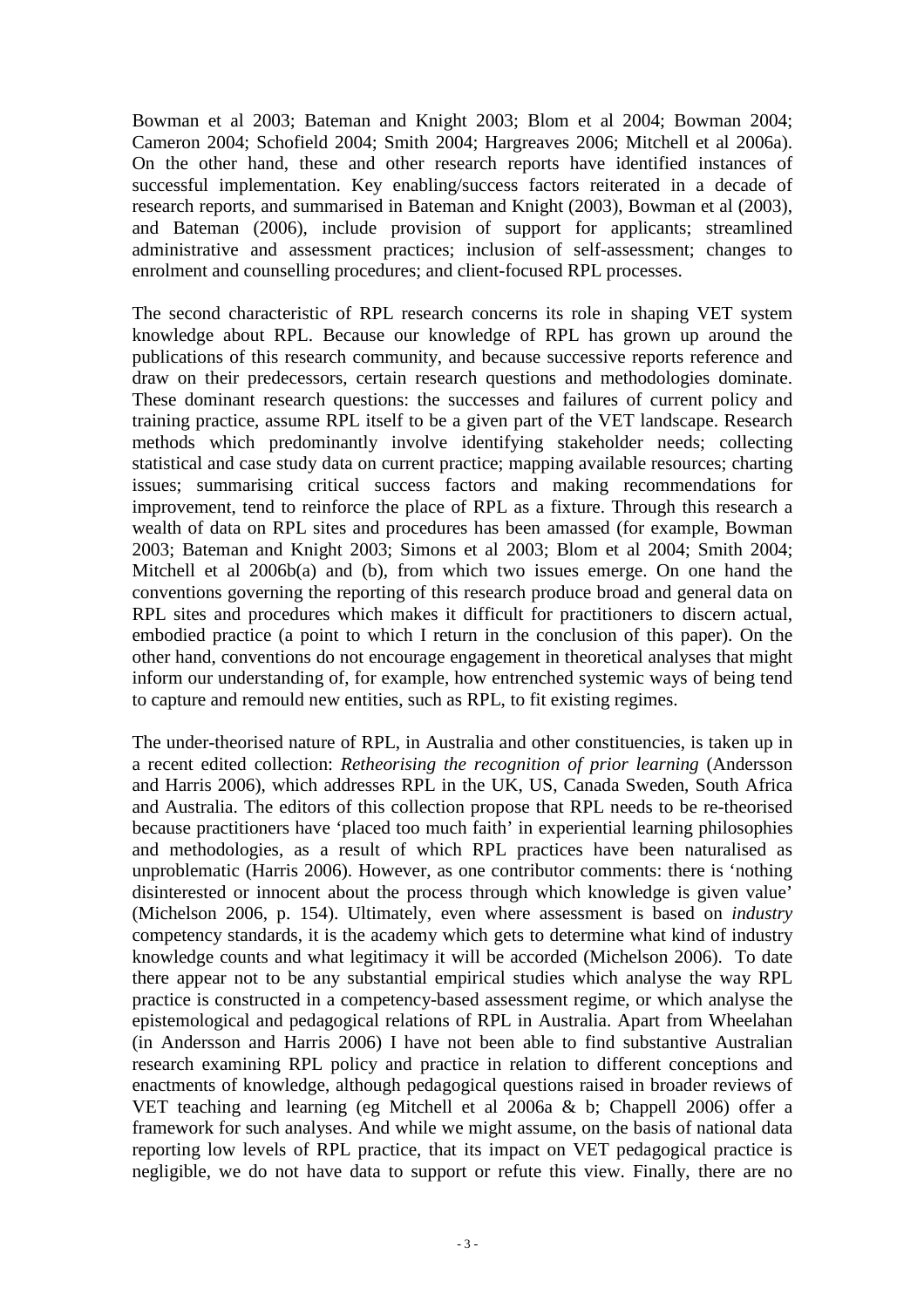published studies of RPL which explore the social, economic and political conditions under which it developed in Australia, and the form it has taken as a consequence. Given the alacrity with which RPL was embraced in Australia, there is surely a case to answer. What was it, for instance, about government policy, economic imperatives and the nature of our vocational education and training systems that had RPL travelling from local projects to national policy in under three years? And what has been the impact of this policy move on the nature of Australian VET and on the experience of learning and assessment?

## **Puzzlement and disconcertment as methodological resources**

My project has emerged in the context of such questions about the meaning of RPL in VET, and was borne into action on the back of the disconcertment I feel as a VET practitioner whenever TAFE teachers tell me that they are 'not funded to do RPL'; or that they cannot 'do RPL' because they don't have the proper RPL tools; or that they don't have an 'RPL qualification'. Where do these ideas come from, and why do they persist? Then there is the puzzlement that fuels laments about our failure, as practitioners, and that of the VET system at large, to truly embed RPL in VET (and specifically, TAFE) practice. 'It is the very bedrock of VET pedagogy' we exclaim! 'Why do we struggle so to make it work?' 'Why does the national aggregate RPL activity still hover around 4 per cent?' 'Why is there still such confusion and ambiguity about what we mean by RPL? And does it matter if we have multiple definitions and subscribe to different meanings? The literature on RPL simply amplifies our lamentations, confirming pockets of success and persistent barriers, without really explaining RPL's problematic progress. Rather, this literature begs the question of why and how these barriers persist in the face of the investments made to address them. And how many of the success stories (e.g. McKenna & Mitchell 2006) maintain their successes in the longer term, particularly if their champions move on?

As a participant in early RPL projects, I witnessed the enthusiasm with which this 'new' notion was greeted, and the ease with which prominent individuals and organisations embraced it. Even organisations which might have been regarded as cautious about nonformal learning were quick to come on board and adopt guidelines on the use of RPL (AVCC 1993). And the eagerness of the general public to know about and utilise RPL can scarcely be over-stated. RPL was quickly picked up in the press and embraced by advocacy groups. An ABC radio program: *Education Now* received more calls about RPL than about any other topic it covered during 1990. And when the ABC subsequently published a user guide to RPL titled *Yes I can do that* (Taylor 1992), despite poor marketing the guide sold out in weeks. Popular and political support was not, and is not the issue. And yet: and despite promotional spin to the contrary, RPL remains at the margins of VET practice.

It was this puzzlement and disconcertment which drove me back to the start: to find out how and why RPL could be both ubiquitous and marginalized. I came to envisage a research study that would explore the meaning of RPL as an artifact, and the history of its articulation as policy and practice in Australia. The present paper serves the purpose of a scoping exercise to lay out a skeleton history of RPL, and identify its consequential characteristics as policy and educational practice.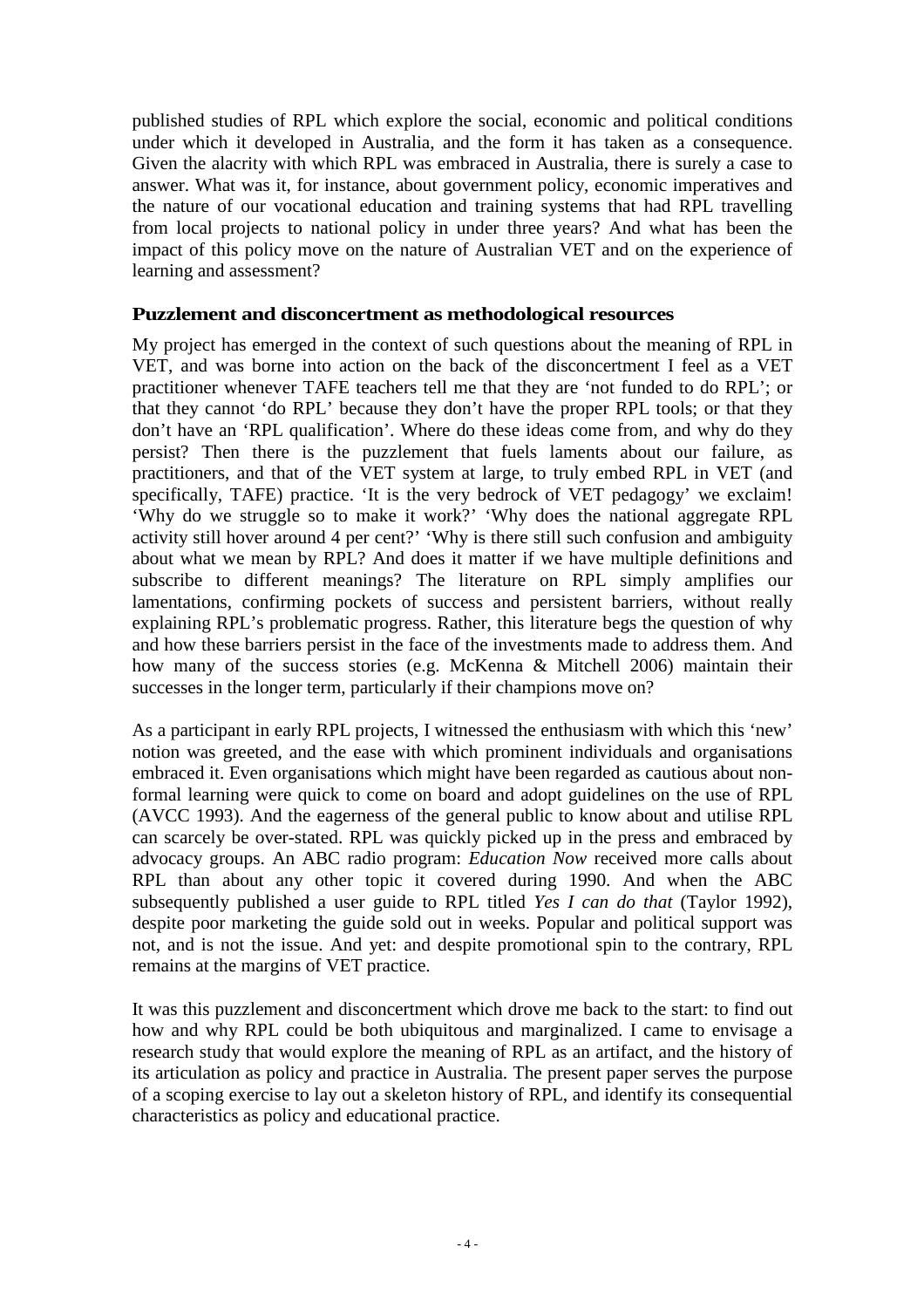#### **Findings and discussion**

#### $A$  potted history of the early explorers and their territory  $^2$

RPL took off across Australia all at once. In the early 1990s – the heyday of award restructuring and the National Training Reform Agenda (NTRA), projects involving the exploration of skill recognition were thick on the ground. At this time the Employment and Skills Formation Council (ESFC) travelled Australia to collect models of recognition practice (ESFC 1990); the National Training Board (NTB) was integrating recognition principles into its national competency framework and competency standards (NTB 1991; 1992); the Vocational Education, Employment and Training Advisory Committee (VEETAC), was busy aligning TAFE qualifications with the newly released Australian Standards Framework (ASF), and investigating arrangements for the national recognition of training(VEETAC 1991a; 1991b; 1993 ). At the same time several national industry projects emerged (foremost of which was the tripartite Metals and Engineering project): sponsored by government, unions and employer associations to develop an articulated training structure which linked work-based and formal learning (Department of Labour 1987; MTIA/MTFU 1988; NSW TAFE 1990; Murphy 1991). The recognition of skills acquired through work and informal learning was suddenly regarded as a key to 'responsive' and 'flexible' training. In August 1992 the Commonwealth and state/ territory governments signed an agreement on a 'National Framework for the Recognition of Training' (NFROT) which introduced the notion of 'Nationally Recognised Training', and the now familiar green and red triangle logo (VEETAC 1992b). Significantly, NFROT included as one of its principles the stipulation that *provision must be made for the recognition of prior learning* (VEETAC 1992b, p.11).

The notion of recognition of prior learning was not an entirely new concept to TAFE. In the 1970s and 1980s students had been able to receive exemptions or credit for prior formal study, and in rare instances, for work-based and other informal learning: referred to as 'non-standard exemptions' (VEETAC 1993, page  $35$ )<sup>3</sup>. What was new about RPL was the idea of codifying standard skill recognition procedures and incorporating these into state and national policy. Also new was a growing demand from unions, employer associations and major corporations for the introduction of procedures to enable the recognition of work skill. The first project responding to this interest in the formal recognition of skills acquired at work was in Victoria, involving the Ford Motor Company, Broadmeadows College of TAFE and the Gordon Institute, and named the *Ford/TAFE Articulation Project*. Others in South Australia, NSW and Western Australia quickly followed (ESFC 1990). The Victorian project is featured in this paper for three reasons. First, it is the project that led most directly to the adoption of RPL at a national level. Secondly, I have first hand knowledge of the project; and thirdly, it offers an example of an emerging 'tripartite' change strategy through which individuals with different interests formed alliances around matters with the potential to serve multiple agendas.

 $\overline{a}$ <sup>2</sup> This section is based on personal archive materials (including project papers, memos, minutes, briefings and notes); as well as reports circulated between 1989 and 1993 when RPL was moving into the national policy arena<br><sup>3</sup> Geode (100

Goode (1991) reports that credit/exemption procedures were regarded as 'slow and bureaucratic' and adversarial; relying almost solely on documentary evidence and student initiative; and poorly promoted by the system and its colleges.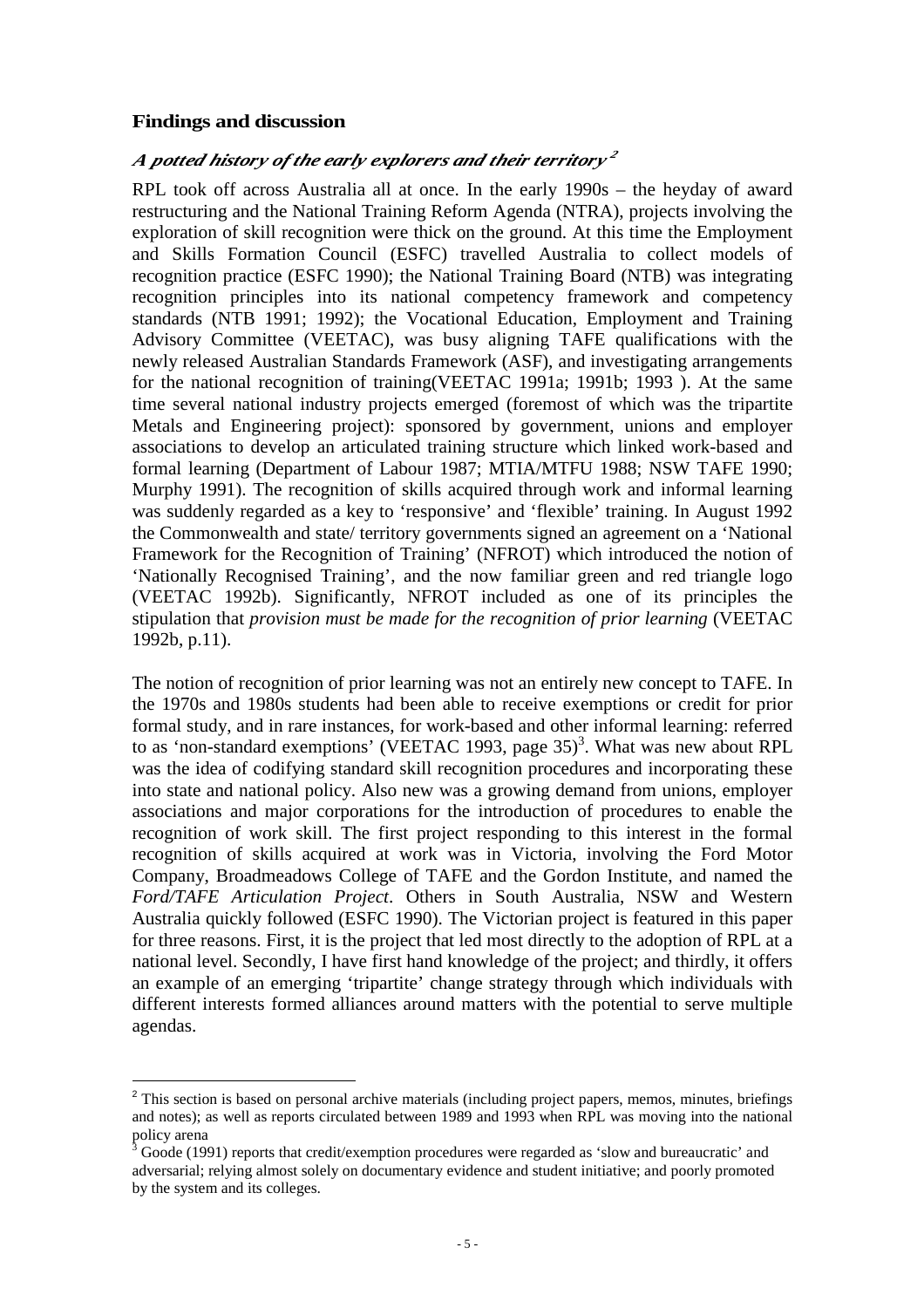The Ford/TAFE partnership started in late 1987 when the Victorian Government provided funds to establish training centres at Ford's Broadmeadows and Geelong plants. Each training centre was staffed with three trainer/facilitators and equipped with the then revolutionary advance in computer-based training (CBT): interactive videodisc terminals and software. These were in situ to enable the implementation of the Ford Training and Employee Relations Division decision to adopt CBT programs developed by Ford USA. This decision worried the Ford Broadmeadows Education and Personnel Research Manager, Dr Percy Worsnop. He doubted that workers would be sufficiently motivated to suffer the lock-step instructional and assessment sequences on which CBT was based. To create an incentive for these workers to participate in training, Broadmeadows College of TAFE was asked to map the Ford courses to accredited TAFE training with a view to offering workers credit towards a qualification if they completed the Ford program. After some initial exploratory work, Ford and the college director agreed to a full scale review of the relationship between their training programs, and to establish formal course articulation arrangements. They also decided to share their findings more widely, and in 1988 were successful in an application to the Victorian Education Foundation (VEF) for funding to:

…develop a generally applicable model for use by companies and TAFE colleges in accrediting in-house industry programs and integrating of industry-based and TAFE vocational programs (VEF 1988b).

Work on this model commenced in March 1989 with the appointment of a consultant: Alan Brown, who had been a TAFE teacher and curriculum officer. As soon as the Ford and TAFE courses had been mapped, Brown argued that *course* articulation did not go far enough. From his discussions with Ford workers it had become clear that a good deal of their most relevant skill was gained through work practice rather than TAFE or Ford courses. In June 1989 Brown proposed that the project be broadened to include the development of procedures to formally recognise life and work skills: referring to the process as the *recognition of prior learning.* The funding agreement was amended, and the project went on to produce the first RPL model which set out principles and standard procedures for the recognition of work skills and knowledge, and strategies to promote these to potential candidates.

When the *Ford/TAFE Articulation Project* concluded with the publication of its 'Principle Report' (Broadmeadows College of TAFE 1990); work on RPL went in two directions. The first was an infrastructural turn which steered project findings towards the national training reform agenda. The incorporation of RPL into national policy started when the Victorian State Training Board (VSTB) endorsed the 'Broadmeadows Model' and supported a second successful bid for VEF funding. This new project set out to produce an RPL training program and manual; train 150 teachers and industry assessors; and develop an RPL funding model. By mid 1991, the VSTB had adopted policies which required TAFE colleges to implement RPL procedures, and had offered Broadmeadows College of TAFE an ongoing role as host of a state-funded 'Recognition and Assessment Centre'. The VSTB also named Sue Christophers, the Project Director who represented their interests in the Ford/TAFE project, as the Victorian nominee on VEETAC. Christophers subsequently became the Chair of the VEETAC Working Party on the Recognition of Training, and in that role was a principle architect of the NFROT *Principles for RPL* which drew directly on those in the Ford/TAFE project report. To the four principles adopted by the Ford/TAFE project: *Commitment*, *Access*, *Fairness*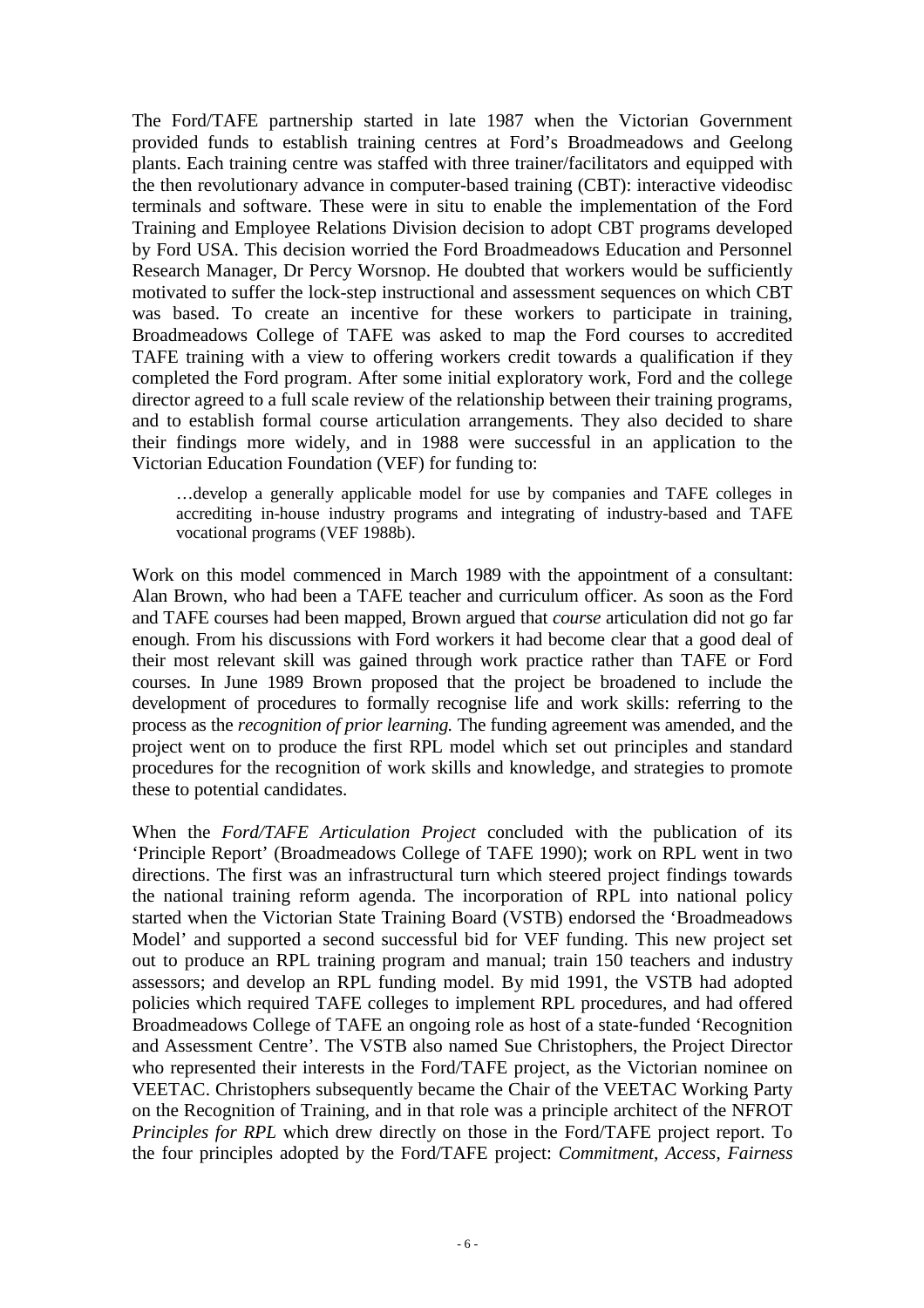and *Support*; NFROT simply added *Competence,* thus incorporating RPL into the emerging competency agenda:

The recognition of prior learning will focus on the competencies a person has acquired as a result of both formal and informal training and experience – not how, when, or where the learning occurred' (VEETAC 1992b).

VEETAC went on to work with the NTB to incorporate RPL into its definition of competency-based assessment such that it would involve 'both recognition of prior learning and assessment mechanisms' (NTB 1992, p. 11). The national infrastructure was rounded out when RPL was incorporated into curriculum development and the issuing of qualifications. This was achieved by two policy moves. First provision for RPL was built into the template for national curriculum development, so that curriculum teams were obliged to 'describe methods, instruments, processes or policies which will be used to assess credit for prior learning' (VEETAC 1992a, p. 2-8). Secondly RPL was included as a pathway to national qualifications under the newly designed National Qualifications Framework<sup>4</sup> (Ministers of Vocational Education and Training 1993).

The second journey taken by RPL was somewhat evangelical: involving a series of events through which RPL was promoted and allies in government, industry and training providers recruited. This journey started when Alan Brown was awarded an Age/VEF Innovation Research Award to study overseas approaches to the recognition of prior learning. Apart from his report on UK practices, which was used to validate the 'Broadmeadows' model, the major outcome of Brown's study was a two-week national speaking tour<sup>5</sup> featuring Susan Simosko, a UK specialist in 'the assessment and accreditation of prior learning (APL) in employees' (Moeller 1991). This fully-booked tour was followed by a series of local and national workshops and conferences sponsored by state training authorities; NBEET, the Broadmeadows Recognition and Assessment Centre and the Victorian, NSW and Queensland education foundations (Humphrey 1991; Deakin University 1992; Rose 1993; Recognition and Assessment Centre 1994). By January 1994, when ANTA opened for business in its new Brisbane headquarters, RPL was firmly ensconced in national VET procedures and discourse.

## *Lessons from history*

The foregoing is clearly a highly condensed and partial version of a complex history. It certainly does not do justice to the many organisations and individuals involved in the articulation of RPL as policy and educational practice (particularly those from states other than Victoria). However, it is a start: the purpose of which is to illuminate key aspects of RPL, reflect on their meaning; and to ask what might be learned.

The first observation to be made is that the incorporation of RPL into the national VET system happened too quickly for anyone to truly know what they were dealing with. RPL was national policy long before it could have become widely understood as an educational process, and before the implications of its incorporation into (an inarticulate) VET pedagogy were clear. Exploration of alternative practice models was effectively foreclosed at the end of 1993, and the VET system has since invested in refining RPL policies, evaluating current practice, and defining the accounting for RPL in national data collections.

 4 The NQF become the AQF in 1995.

 $<sup>5</sup>$  Sponsored jointly by the VEF and its NSW counterpart: the Education and Training Foundation (ETF)</sup>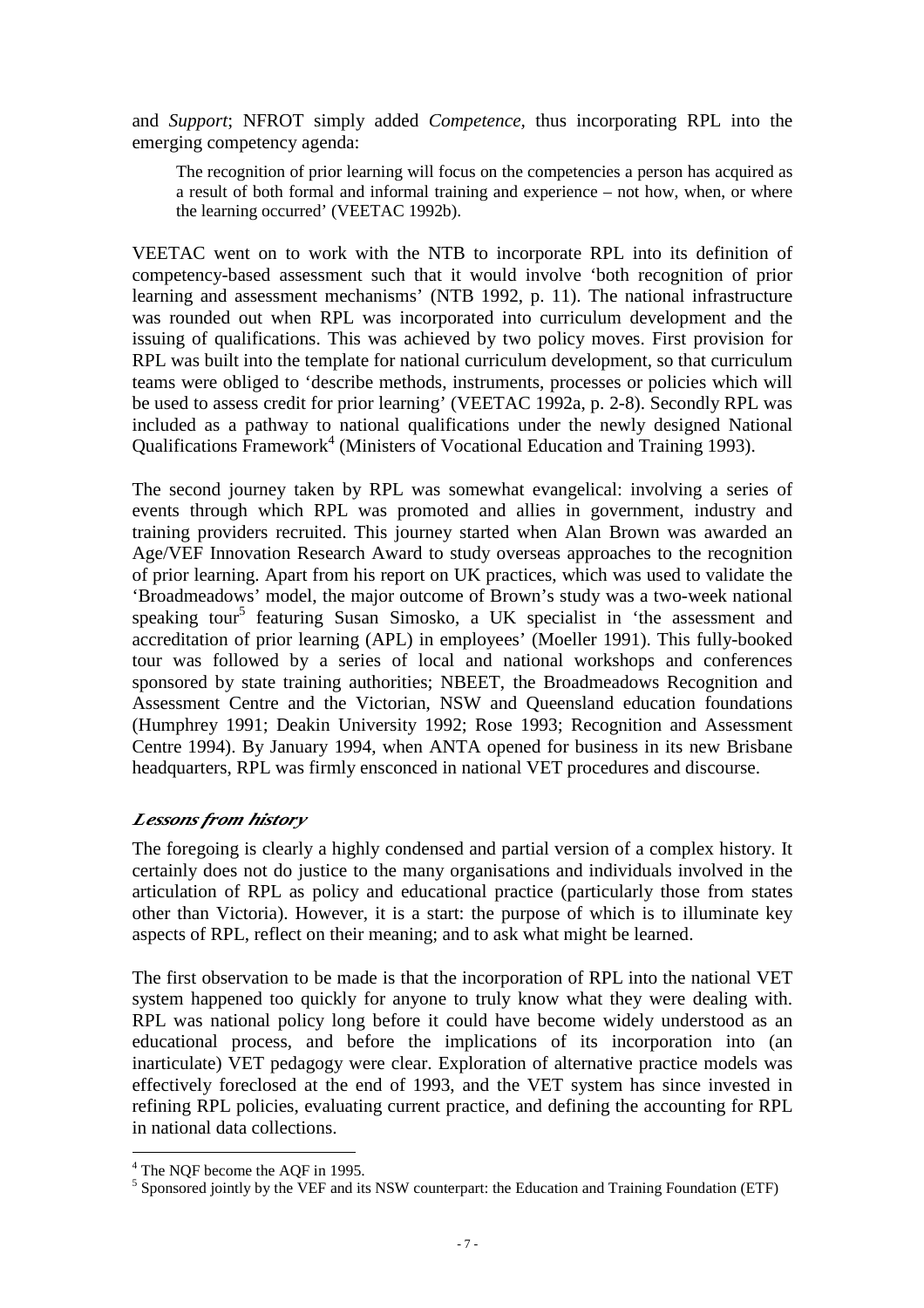Secondly, when RPL was introduced in the late 1980s, the training and industry reform agenda was crowded and messy. Much was at stake, and the industry and training change project was beset by structural rigidities on all sides. In this climate RPL was appropriated as a political tool to help resolve issues in the configuration of a national training system before it had been able to establish itself as an education and training practice. And because the emerging industry focussed training system had not yet embarked on the sort of reforms in pedagogy and curriculum that would relate the notion of RPL to personalised and performative learning, RPL ended up squeezed into the academy somewhere between enrolment and the delivery of cohort and lesson-based training and assessment. As a result RPL has not really been able to fundamentally challenge 'our traditional phenomenology of knowledge and education' (Fraser 1995).

On the other hand, the rise and rise of RPL is an excellent example of innovation and entrepreneurship, and a case study of the optimum conditions to achieve innovative outcomes. As Rosabeth Moss Kanter observes: breakthrough innovations tend to occur 'in resource-rich environments, when working capital, expert staff, and hungry customers are all abundant' (Kanter 1983, p. 21). The period between 1988 and 1993 in Australia met these conditions. Apart from the money flowing into training reform from Commonwealth government agencies, there were three trust funds: in Victoria, NSW and Queensland administered by government owned, but independent foundations. The charter of these foundations was to fund innovative initiatives which 'enhanced the links between education and industry' (VEF 1988a), and their combined annual capital base was in the vicinity of \$25 million: a richness of resources at that time. Kanter's other conditions were also met. First, there were customers in government, unions, employer associations and the general public who were hungry for recognition services. Secondly, the exploration of RPL brought together educators and assessment experts from TAFE, universities and enterprises across Australia (and in the UK) in an unusually open environment – people were encouraged, and frequently paid, to talk to each other across institutional boundaries. Further, dissent and innovation were encouraged, and RPL intellectual property was regarded as being in the public domain. After 1994, conditions changed as ANTA became the focus of action in building a national VET system. Funding was now tied into performance agreements with the states, and directed elsewhere – principally towards solving the problem of 'responsiveness' and 'flexibility' in national VET curriculum. As the states remained responsible for workforce development, there was a considerable disjuncture in this part of the reform agenda. Notwithstanding national staff development projects, exploration of RPL *practice* was subsumed in projects wrestling with strategies to document and regulate curriculum across eight state/territory jurisdictions.

The fourth observation drawn from its history concerns the socio-political environment in which RPL operates, and the way multiple constructions of RPL relate to multiple constituencies. Wheelahan has identified RPL as working 'at the centre of the intersection of pedagogy and policy' which 'brings practitioners of each into the same arena' (Wheelahan 2006, p. 241). But the intersection encompasses more than just an educational constituency. The practices that became known as RPL emerged at the intersection of very different constituencies. RPL emerged where industry, educational and government agencies came together in new hybrid spaces that spanned the cultural specificities of 'industry' (awards, job descriptions, awards, job manuals, operating procedures, production schedules and deadlines); 'education' (curriculum, syllabus,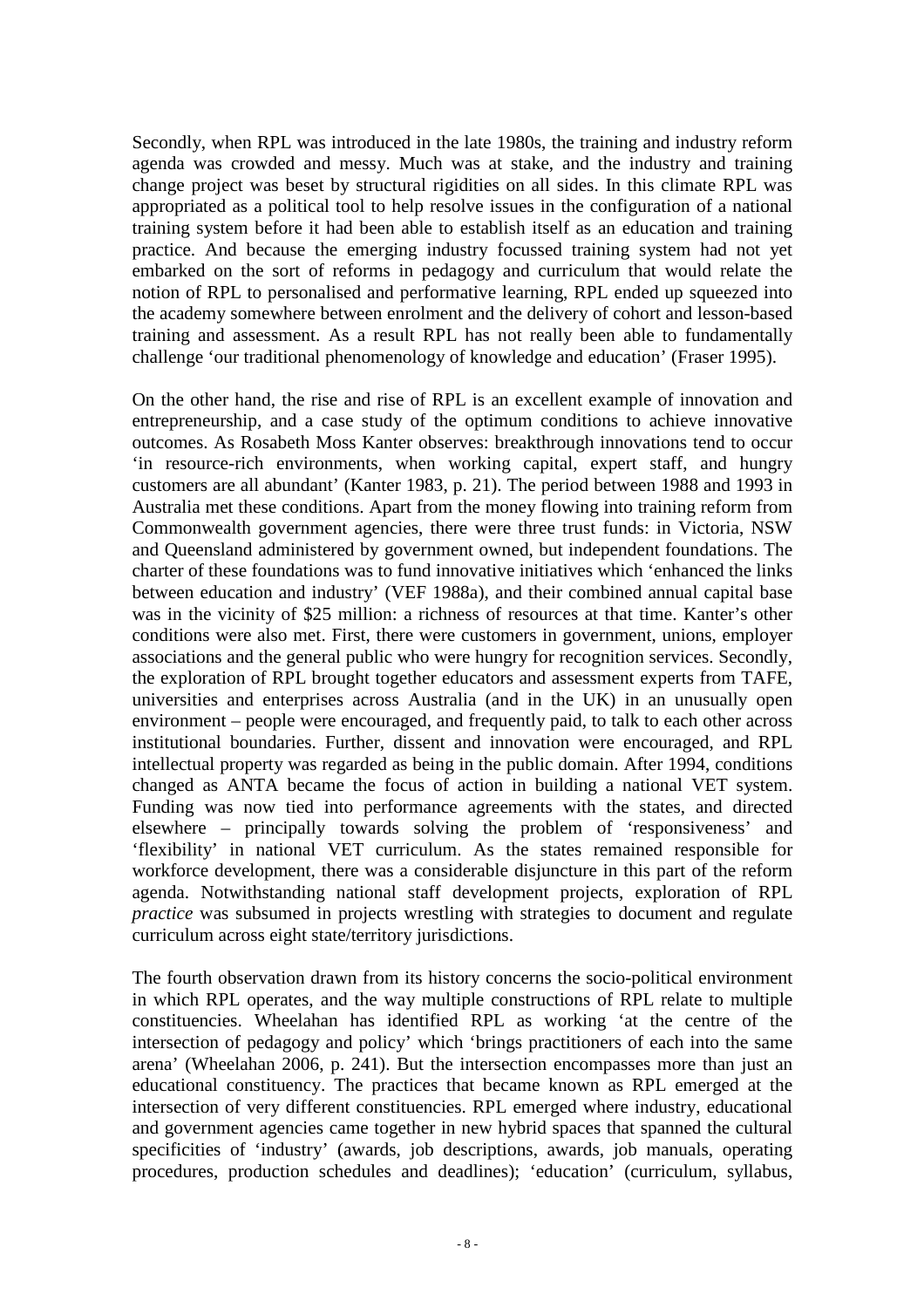text-book, lessons, assignments and exams) and 'governance' (policy, regulation, inspection, audit). Whereas RPL is configured by educators as an educational practice and articulated as teacher/learner discourse, system, administrators configure it as an administrative practice which is articulated as regulations and standards. Employers and unions in their turn configure RPL as an industrial relations tool to be drawn into award negotiations and pay claims. RPL has come to be many different things. Indeed its efficacy as policy has been largely a product of its capacity to work between different constituencies to perform what actor-network theory has named 'translation': *the process or the work of making two things that are not the same, equivalent (Law 1999, p. 8)*. RPL translates individual job skills and knowledge into national competency standards that can be expressed as qualifications. It is not just another educational tool that fits comfortably into the academy, like curriculum. It is a tool that brings previously incommensurate entities/practices into alignment. Moreover, under competency-based arrangements, this process is designed to step around/over curriculum, offering an alternative pathway to a qualification or skill set.

I would argue that it is this translating role of RPL in a competency-based system that has become a major cause of consternation to TAFE teachers and other educators who regard school-based learning processes as integral to the acquisition of skill and knowledge. RPL challenges these assumptions by moving beyond the classroom, the cohort and the testing of learning outcomes. In enabling assessment of individual skill and knowledge against an *industry* competency standard, RPL in the Australian VET system quite profoundly disturbs the centuries-old settlement which privileges schoolbased knowledge processes. If RPL is to 'work', both teachers and learners need to understand that different forms of knowledge (that of work practice and school learning) and ways of doing knowledge (as work performance and academic study) are involved, and to feel comfortable working in such different domains.

# **Conclusions**

RPL has achieved undeniable success in two arenas. First, RPL has succeeded as a resident of the hybrid space in which policy-makers work out how economic and social relations will go on. It is here that RPL works to smooth over the perplexities of a complex system, and to rhetorically join up the parts which may not otherwise quite cohere. In the discursive arena of policy-making, promises which resonate with a sufficient number of constituents have the power to keep things going. For example, when the Council of Australian Governments (COAG) reached an agreement that by January 1 2007: 'all workers entering publicly funded training will be able to have their existing skills recognised quickly and simply so that wherever possible their training time is reduced (COAG 2006); ministers could be assured that mechanisms existed to materialise this agreement. State public servants knew what to do, and Ministers were able to attend their next national meeting assured that action plans were in place. The Victorian state training authority for instance can point to its Skills Stores program<sup>6</sup>; and Queensland to its Skills First Initiative<sup>7</sup>. At the same time the Australian Chamber of Commerce and Industry can announce a policy for 'mandatory Recognition of Prior Learning (RPL) or Recognition of Current Competencies (RCC), at the commencement of training, designed to meet the needs of existing workers' (ACCI 2006), knowing that

 6 http://www.education.vic.gov.au/sensecyouth/careertrans/skillstore.htm

<sup>&</sup>lt;sup>7</sup> http://www.trainandemploy.qld.gov.au/partners/training\_delivery/rpl/overview.html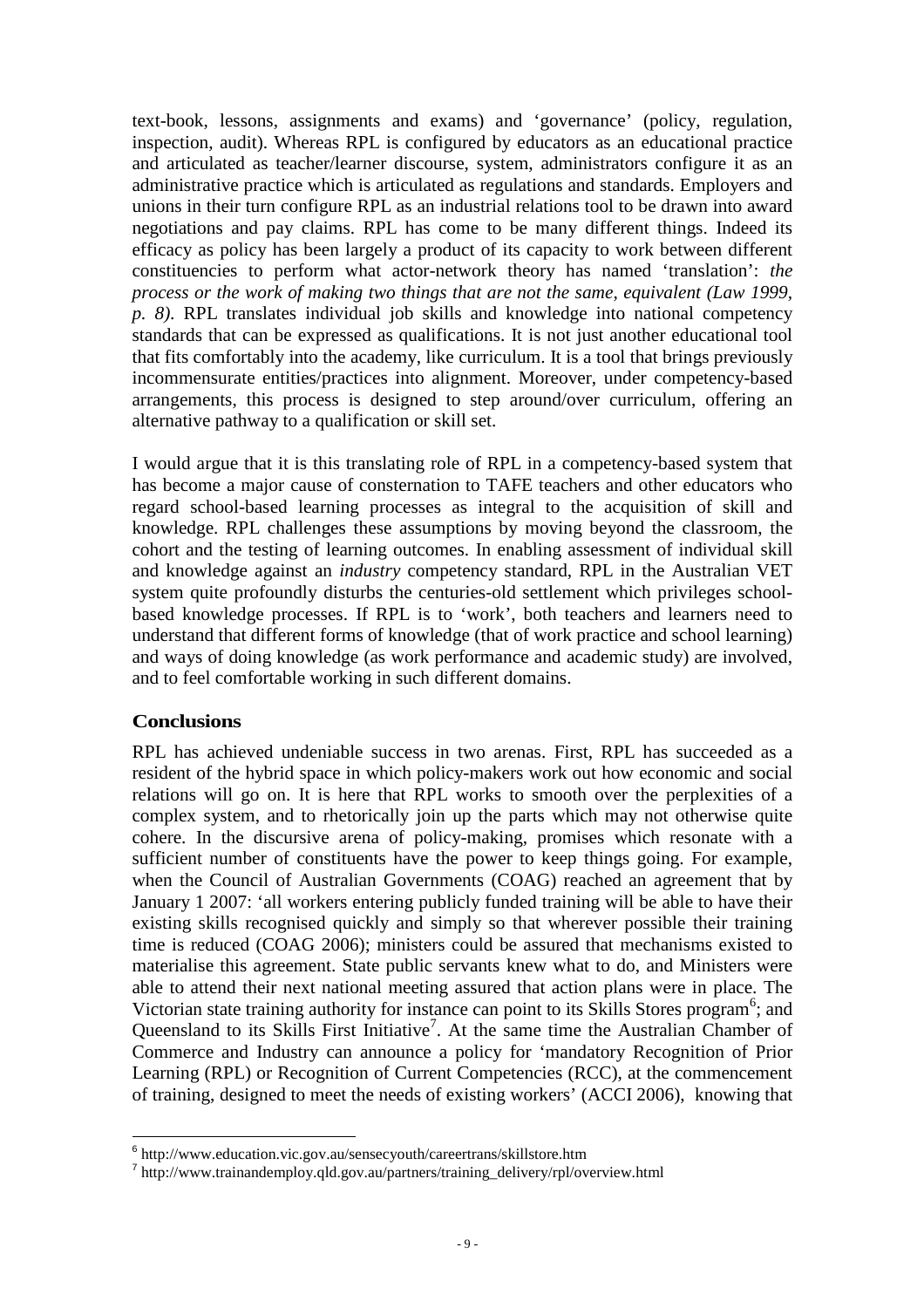in calling for improvements in RPL it is assured a hearing from government. Everyone is on the same page and the policy community goes on. And this is how policy rhetoric contains a value proposition for those who would have RPL work well. RPL is on the agenda: it has champions with resources, and with the right arguments, we can get a share. Secondly RPL has achieved success as a subject of scrutiny: by government, industry associations and researchers. The substantial collection of research material provides ample data on *what* RPL is, *where* it happens and *how much* of it happens. Now we need to take up a new research challenge: to find out and communicate about *how* RPL works. To illustrate the research gap, here is an extract from a case study report:

… learners go to the organisation's intranet to find learning materials and to discover what to expect from the process. They can then download an assessment matrix which comprises both tasks and assessment instruments, perform self-assessment and source a workplace assessor who has the skills to assess in the particular competency of interest to the learner. Once the recognition has been conducted, the assessor's decision is recorded electronically in the learner's training file and on hard copy (Blom et al 2004).

What is missing here is a picture of RPL as embodied practice that works (and perhaps struggles) within the constraints of an enterprise and an RTO and their respective (and not necessarily complementary) demands. To make this point is not to criticise the particular research report. Rather it is to call for an additional form of research which includes ethnographic studies located in the micro-worlds of particular RPL enactments. Teachers who are uncertain about how to get into RPL are not encouraged by general descriptions of organisation procedures. They want to know what really goes on – and what is acceptable practice. They ask questions about the minutiae of practice. About what happens from the moment an applicant for RPL makes contact with an RTO. What do they ask for; what are their expectations; what does the administrative officer say and do? How do I, the assessor, get the process going? What gets said during the process of interview/conversation/ discussion between applicants and assessors? How do I know what is enough evidence?

If we want research on RPL to truly inform practice, what better way to do this than to sponsor the *practitioners* to engage in research on their practice, and that of their peers, in their own workplaces?

#### **References**

- ACCI (2006). A New Approach To New Apprenticeships. Brisbane, Australian Chamber of Commerce and Industry.
- Allen Consulting Group (1994). Successful Reform: Competitive Skills for Australians and Australian Enterprises report of the review of implementation of National Training Reforms. Brisbane, ANTA.
- Andersson, P., Harris, J., Ed. (2006). Re-theorising the Recognition of Prior Learning. Leicester, National Institute of Adult Continuing Education.
- ANTA (1994a). Towards a Skilled Australia: A National Strategy for Vocational Education and Training. Brisbane, Australian National Training Authority**:** 26.
- ANTA (1994b). Proposals for More Effective Implementation of Training Reforms including implementation plan. Brisbane, Australian National Training Authority.
- AQF (2002). The Australian Qualifications Framework: Implementation Handbook: Third edition. Canberra, Australian Qualifications Framework (AQF) Advisory Board**:** 85.
- AVCC (1992). Competency Update No. 3. Canberra, National Organisation for Overseas Skill Recognition.
- AVCC (1993). Credit Transfer Principles: Guidelines on Recognition of Prior Learning. Canberra, Australian Vice Chancellor' Committee.
- Bateman, A. (2003a). Has RPL served its purpose? Australian Vocational Education and Training Research Association Annual Conference, Sydney, AVETRA.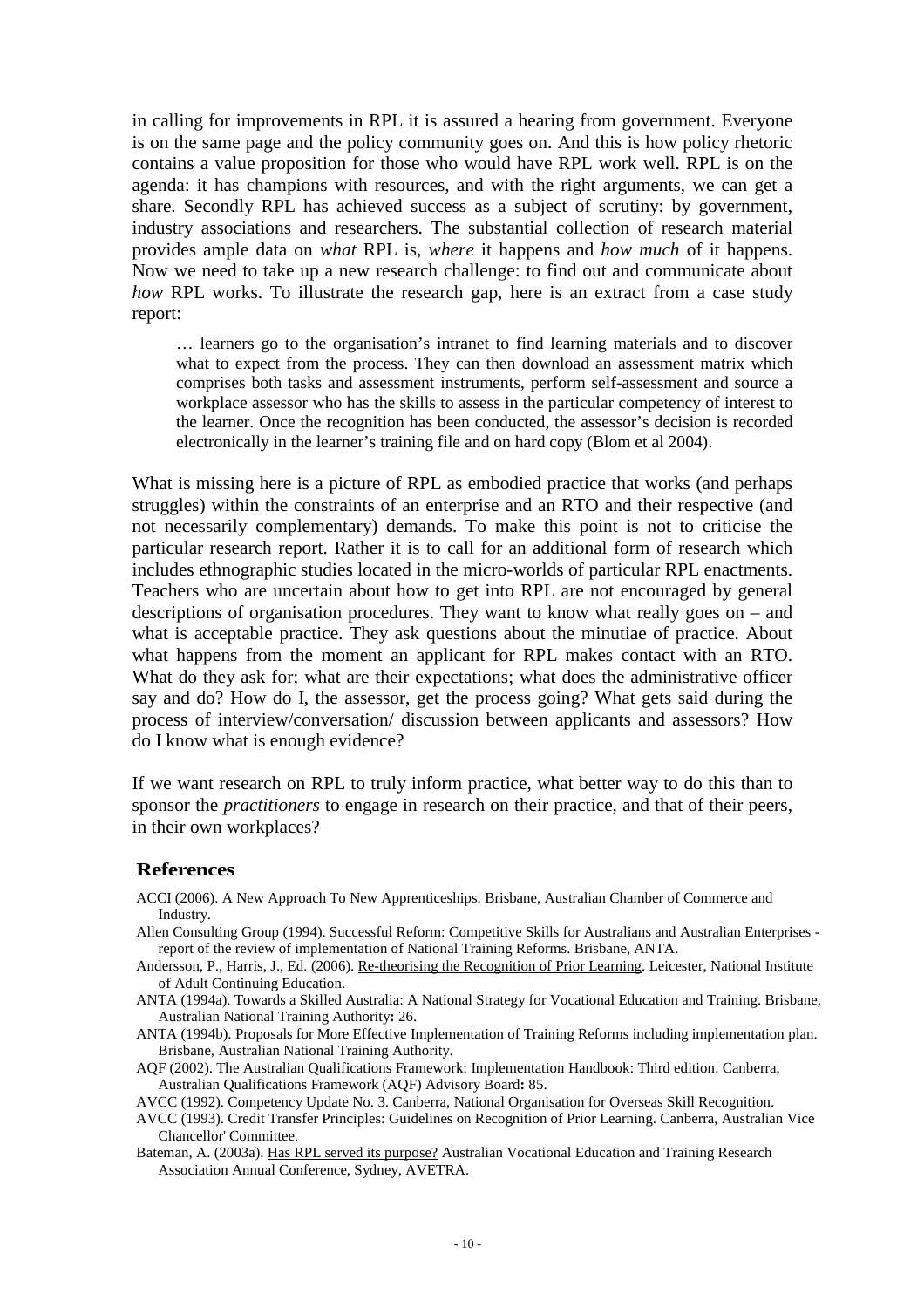- Bateman, A. (2006). RPL: Yes, we are there! Engaging VET Practitioners Forum RPL Done Well, Melbourne, Reframing the Future.
- Bateman, A., Knight, B. (2003b). Giving credit: A review of RPL and credit transfer in the vocational education and training sector, 1995 to 2001. Adelaide, NCVER.
- Blom, K., Clayton, B., Bateman, A., Bedggood, M., Hughes, E. (2004). What's in it for me? Recognition of prior learning in enterprise-based registered training organisations. Adelaide, NCVER.

Bowman, K., Clayton, B., Bateman, A., Knight, B., Thomson, P., Hargreaves, J., Blom, K., Enders, M. (2003). Recognition of prior learning in the vocational education and training sector. Adelaide, NCVER.

Broadmeadows College of TAFE (1990). Recognition of Prior Learning (RPL) Ford/TAFE Articulation Project Principle Report. Melbourne, Victorian State Training Board/Victorian Education Foundation.

Brown, A. (1992). Valuing Skills: recognition of prior learning. Melbourne, Victorian Education Foundation.

Cameron, R. (2004). RPL and Mature Age Job Seekers: Stage One: A survey of providers of training & labour market programs to mature age job seekers. Stage Two Case Studies. Brisbane, ALA-ANTA.

- Chappell, C., Johnston, R. . (2003). Changing work: Changing roles for vocational education and training teachers and trainers. Leabrook, SA, NCVER.
- COAG (2006). A New National Approach to Apprenticeships, Training and Skills Recognition. Canberra, Council of Australian Governments http://www.coag.gov.au/meetings/100206/index.htm#apprenticeships.
- Deakin University (1992). Partnerships in Training National Network: Conference Papers. Partnerships in Training National Network, Melbourne, Deakin University.
- Department of Labour (1987). Training and Career Development Project for the Metal and Engineering Industry. Melbourne, Department of Labour, Victoria.
- ESFC (1990). The Recognition of Vocational Training and Learning: Commissioned Report No. 1. Canberra, Employment and Skills Formation Council of of the National Board of Employment Education and Training.

Fraser, W. (1995). Learning from Experience: Empowerment or Incorporation? Leicester, NIACE.

- Goode, T. (1991). Recognition of prior learning and TAFE curriculum: a discussion paper. Perth, Unpublished paper prepared by the Joondalup Open Learning Team, North Metropolitan College of TAFE for WA TAFE.
- Goozee, G. (2001). The development of TAFE in Australia: an historical perspective. Leabrook, S.A., National Centre for Vocational Education Research.
- Hargreaves, J. (2006). Recognition of prior learning at a glance. Adelaide, NCVER.
- Harris, J. (2006). Questions of knowledge and curriculum in the recognition of prior learning. Re-theorising the Recognition of Prior Learning P. Andersson, Harris, J. Leicester, National Institute of Adult Continuing Education**:** 51-66.
- Humphrey, S. (1991). Susan Simosko Workshops and Seminars: Feedback and Follow-up. W. Katz. Sydney, NSW Education and Training Foundation.
- Kanter, R. M. (1983). The Change Masters: Corporate Entrepreneurs at Work. London, Routledge.
- Law, J., Hassard, J. (1999). Actor Network Theory and After. Oxford, Blackwell/Sociological Review.
- McKenna, S., Mitchell, J. (2006). RPL Done Well. Elizabeth, SA, Reframing the Future.

Michelson, E. (2006). Beyond Galileo's Telescope: situated knowledge and the recognition of prior learning. Retheorising the Recognition of Prior Learning. P. Andersson, Harris, J. Leicester, National Institute of Adult Continuing Education.

Ministers of Vocational Education, Employment and Training (1993). The National Qualifications Framework. MOVEET Canberra.

Mitchell, J., Chappell, C., Bateman, A., Roy, S. (2006a). Quality is the key: Critical issues in teaching, learning and assessment in vocational education and training. Adelaide, NCVER.

Mitchell, J., Chappell, C., Bateman, A., Roy, S. (2006b). Complexities and opportunities: A discussion paper on critical issues in teaching, learning and assessment in vocational education and training. Adelaide, NCVER. Moeller, S. (1991). Using past skills to develop full potential. Weekend Australian. Sydney.

MTIA/MTFU (1988). Towards a new metal and engineering industry award: the report of the DIR, MTFU and MTIA mission to UK, Sweden and West Germany, September 1988. Canberra, Metal Trades Industry Association & Metal Trades Federation of Unions.

Murphy, P. (1991). Building Enterprise Productivity. Canberra, Metal Trades Industry Association of Australia. NBEET (1991). Progress and prospects in Improved Skill Recognition: Commissioned Report No 10. Canberra,

Australian Government Publishing Service**:** 130. NBEET (1994). Credit transfer and the recognition of prior learning. Canberra, National Board of Employment Education and Training.

NSW TAFE (1990). TAFE Metals and Engineering National Curriculum Project Broad Base Modules. Sydney, NSW Department of TAFE**:** 66.

NTB (1991). National Competency Standards: Policy and Guidelines. Canberra, National Training Board**:** 72. NTB (1992). Policy and Guidelines: second edition. Canberra, National Training Board**:** 72.

OTTE (2007). Office of Training and Tertiary Education (OTTE) 2007 Statistical Guidelines. Melbourne, Office of Training and Tertiary Education.

Recognition and Assessment Centre (1994). RPL: The Currency of the Future Policy, Practice and Directions Conference Papers. Victorian RPL Network National Conference, Melbourne, Broadmeadows TAFE College.

Rose, E. (1993). Joint QTEF/QCI Workshop. H. Smith. Brisbane, Queensland Tertiary Education Foundation. Schofield, K., & McDonald, R. (2004). Moving On: Report of the High Level Review of Training Packages.

Brisbane, ANTA**:** 55.